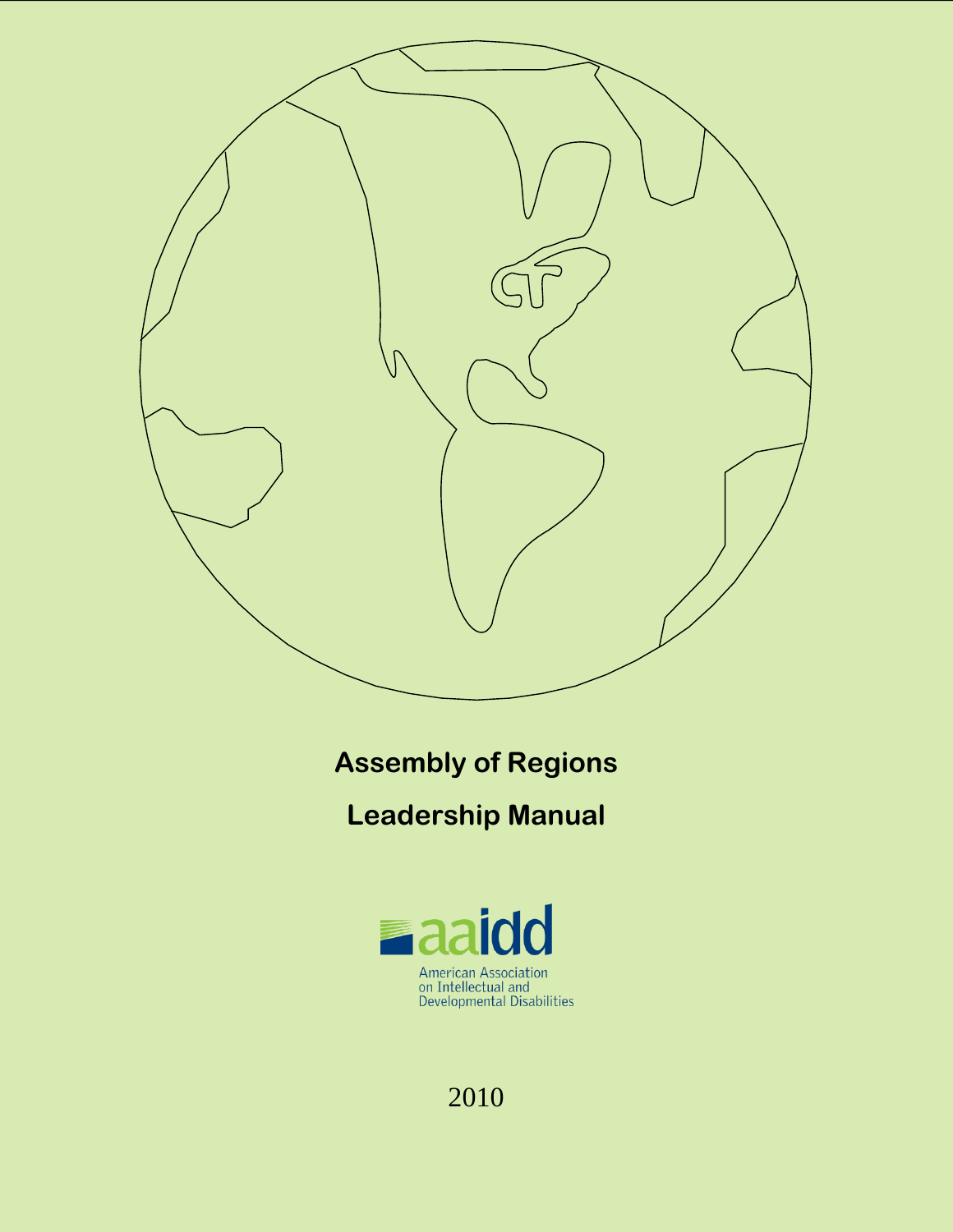# **Overview**

The Assembly of Regions (the Assembly) acts as the liaison between the AAIDD members in the regions and the Board of Directors. The Assembly provides a forum for cross region communication on membership, training, and other activities of the Association.

The Assembly consists of one representative from each Chapter and Region, selected by whatever process deemed appropriate by the Chapter or Region.

The responsibility for leadership of the Assembly will alternate between the President-Elect and Vice-President every two years—that is, the individual elected Vice-President will work with either the Conference or Assembly for the two-year period prior to becoming President of the Board.

# **Regions**

Geographically, AAIDD is organized into ten regions, and further within these regions into state provincial, and student chapters. When people join AAIDD, they are automatically made members of the appropriate Chapters and Regions. The regions are as follows:

| <b>Region</b> |                        | <b>States and Provinces</b>                                       |
|---------------|------------------------|-------------------------------------------------------------------|
| I             | Northwest              | Oregon, Washington, Idaho, Alaska, Hawaii, British Columbia,      |
|               |                        | <b>Yukon Territory, Northwest Territory</b>                       |
| $\mathbf{I}$  | <b>West Coast</b>      | California, Nevada                                                |
|               |                        | There is no Region III--two of the West Coast regions merged many |
|               |                        | years ago.                                                        |
| IV            | <b>Mountain States</b> | Montana, Colorado, Wyoming, Utah, Arizona, New Mexico,            |
|               |                        | Saskatchewan, Alberta                                             |
| V             | South Central          | Kansas, Missouri, Louisiana, Arkansas, Oklahoma, Texas            |
| VI            | <b>Great Lakes</b>     | Michigan, Indiana, Ohio, Illinois, Wisconsin, Ontario             |
| VII           | Southeastern           | North Carolina, South Carolina, Georgia, Florida, Alabama,        |
|               |                        | Tennessee, Mississippi, Kentucky, Puerto Rico, Virgin Islands     |
| VIII          | North Central          | Iowa, Minnesota, North Dakota, South Dakota, Nebraska, Manitoba   |
| IX            | Mid-Eastern            | New Jersey, Pennsylvania, Delaware, District of Columbia,         |
|               |                        | Maryland, Virginia, West Virginia, Bermuda                        |
| X             | Northeastern           | Maine, New Hampshire, Vermont, Massachusetts, Rhode Island,       |
|               |                        | Connecticut, New York, Quebec, Prince Edward Island, New          |
|               |                        | Brunswick, Newfoundland, Nova Scotia                              |
| XI            | International          | All countries other than US and Canada                            |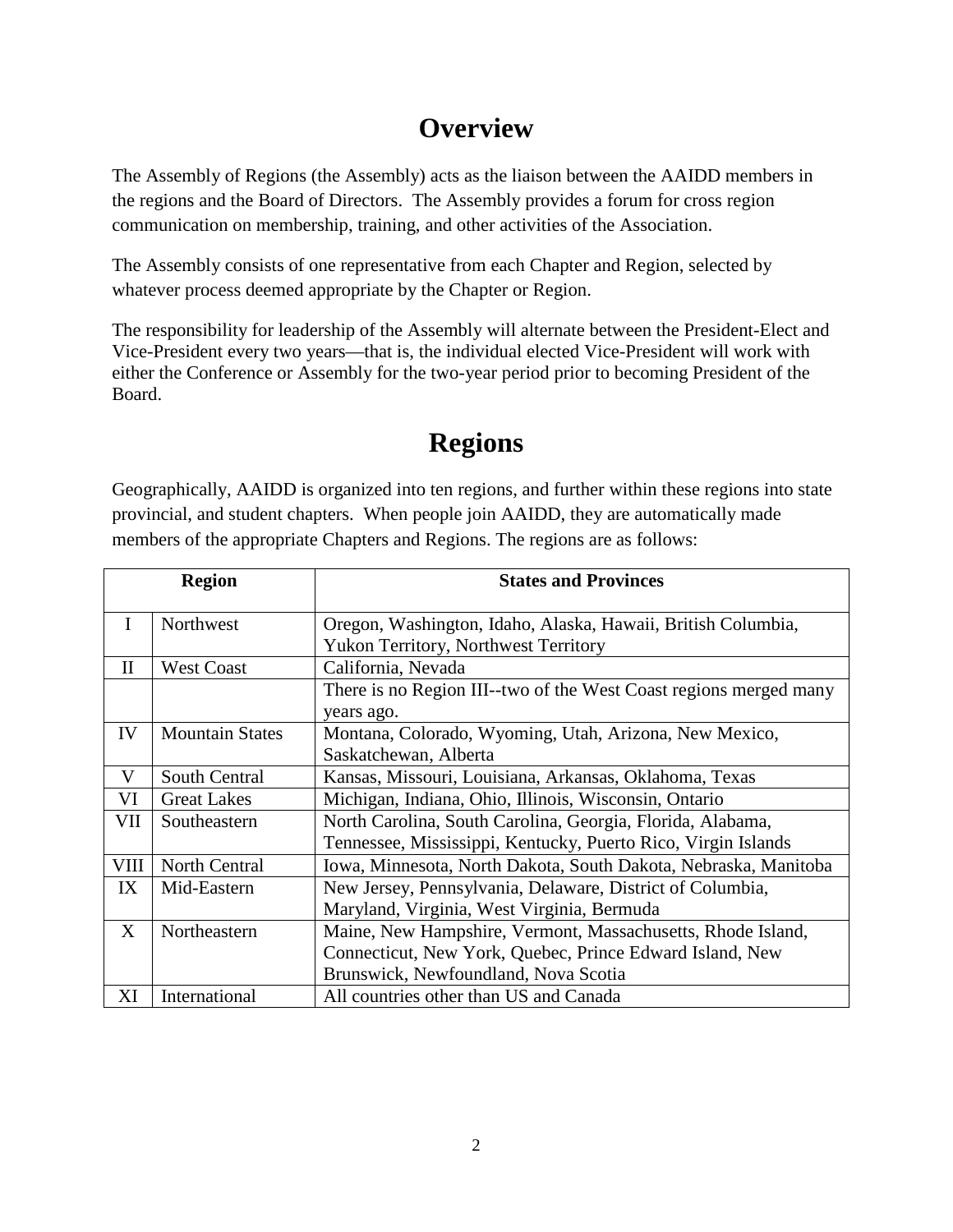# **Guidance**

#### **Purpose**

The Regions and Chapters provide a place for AAIDD's members to interact, share knowledge, advocate for shared goals, and otherwise implement AAIDD's mission.

### **Governance**

- Each Region and Chapter must have its own constitution and bylaws. Regions and Chapters may not have bylaws, goals, or objectives that are in conflict with the Association's constitution and bylaws.
- Each Region and Chapter that engages in financial transactions must have their own federal tax identification number. No region or chapter operates under the tax ID number of the national office.
- A Regional Executive Committee serves as the primary governing body and may include a President, President-Elect, Vice President, Secretary/Treasurer, State and Provincial Presidents, and Division Presidents.

### **Activity Level**

- The Assembly shall conduct an annual review of the activity level of each Region and Chapter.
- The Chair of the Assembly, with the assistance of the Speaker Pro Tem and the national office staff, will gather information on activity level and membership, and such information will be shared with members of the Assembly and the Board to facilitate activities to strengthen the Region or Chapter.
- The Chair of the Assembly, with the assistance of the Speaker Pro Tem, will communicate with members of the Region or Chapter and support the development of an action plan to increase membership, increase activities, or establish leadership. In the event that such efforts are unsuccessful, the Assembly may recommend to the Board of Directors that the Region or Chapter be dissolved.

### **Criteria for Dissolution**

The Assembly may recommend to the Board of Directors to dissolve a Region or Chapter when such a group:

- falls below a minimum requirement for active members,
- does not engage in activities and is no longer active in the affairs of the Association,
- engages in activities that the Board deems are contrary to the mission, goals, or activities of the Association,
- fails to secure leadership nominees,
- fails to respond to annual conference communications or calls for papers, or
- self-initiates a request to dissolve.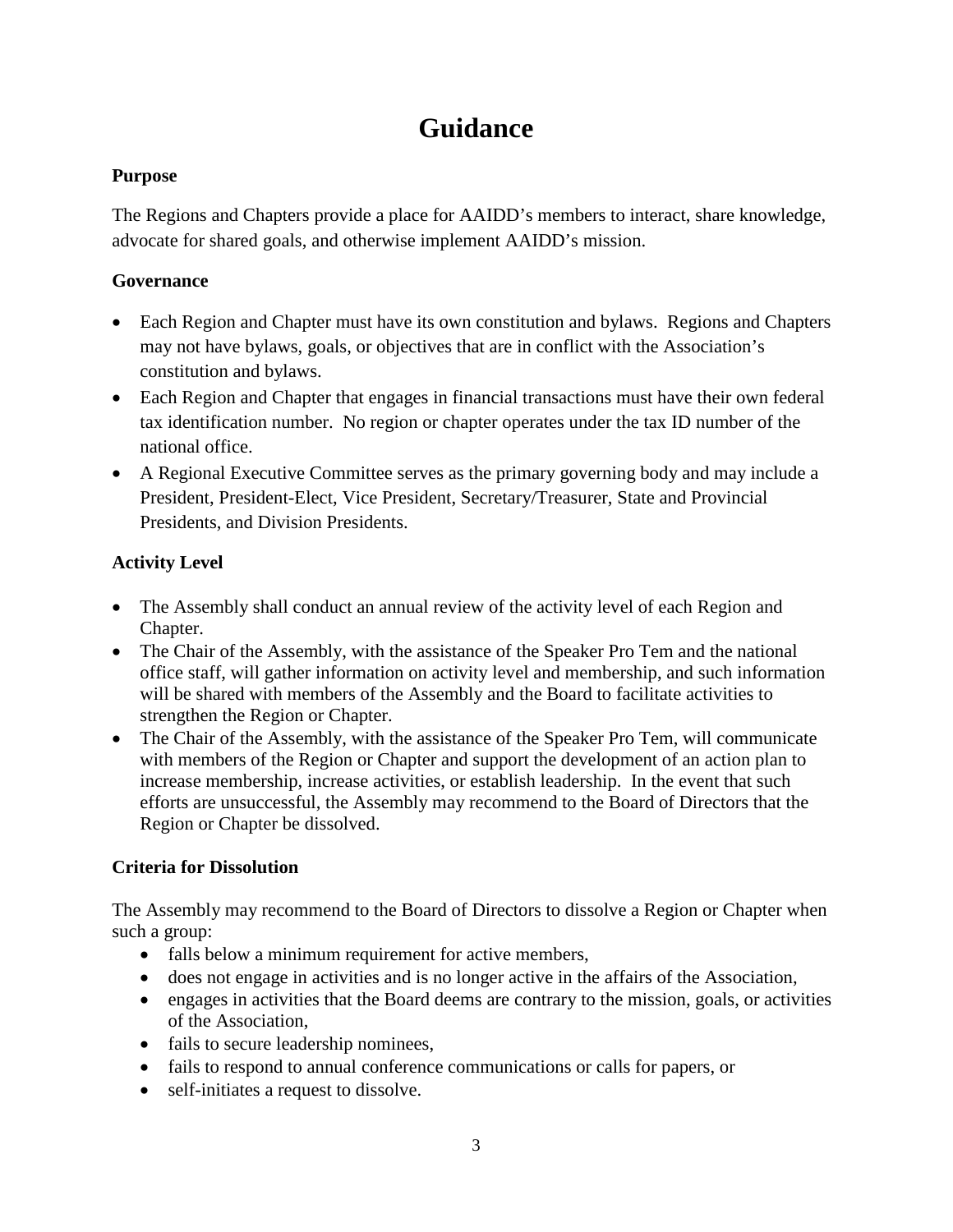When making a recommendation for dissolution to the Board, the Assembly shall recommend a time frame for notification and final action.

# **Regions**

#### **Purpose**

The purpose of Regions is to promote the interests of the Association and the Association's activities, which includes activities that:

- promote cooperation among those involved in service, education, training, and research;
- promote prevention activities;
- advance quality in the field;
- increase student interest in the field;
- advance public policies that support people with intellectual and d developmental disabilities; and
- promote community-based services.

#### **Committees and Activities**

- Regional Committees may be established to conduct the work of the Region, in areas such as membership, legislative affairs, publications, nominations and elections, and awards.
- Regional activities may include, but are not limited to newsletters or listserves, continuing education seminars, membership development, and advocacy programs.

### **Chairperson Duties**

- Coordinate/plan annual initiatives.
- Appoint committees as required in bylaws.
- Chair the Regional executive and membership meetings.
- Monitor Regional elections, including assuring that all candidates are members of the Association.
- Facilitate Regional meetings (if any) at the Association's annual meeting.
- Attend Assembly of Geographic Regions meetings at the Association's annual meeting and mid-winter leadership meeting.
- Submit an annual report to the Board of Directors that outlines current goals and objectives, summarizes activities and major accomplishments, describes future goals, and if appropriate, makes recommendations for specific actions by the Board.
- The Past Chairperson serves as Chair of the Regional Nominations and Elections Committee.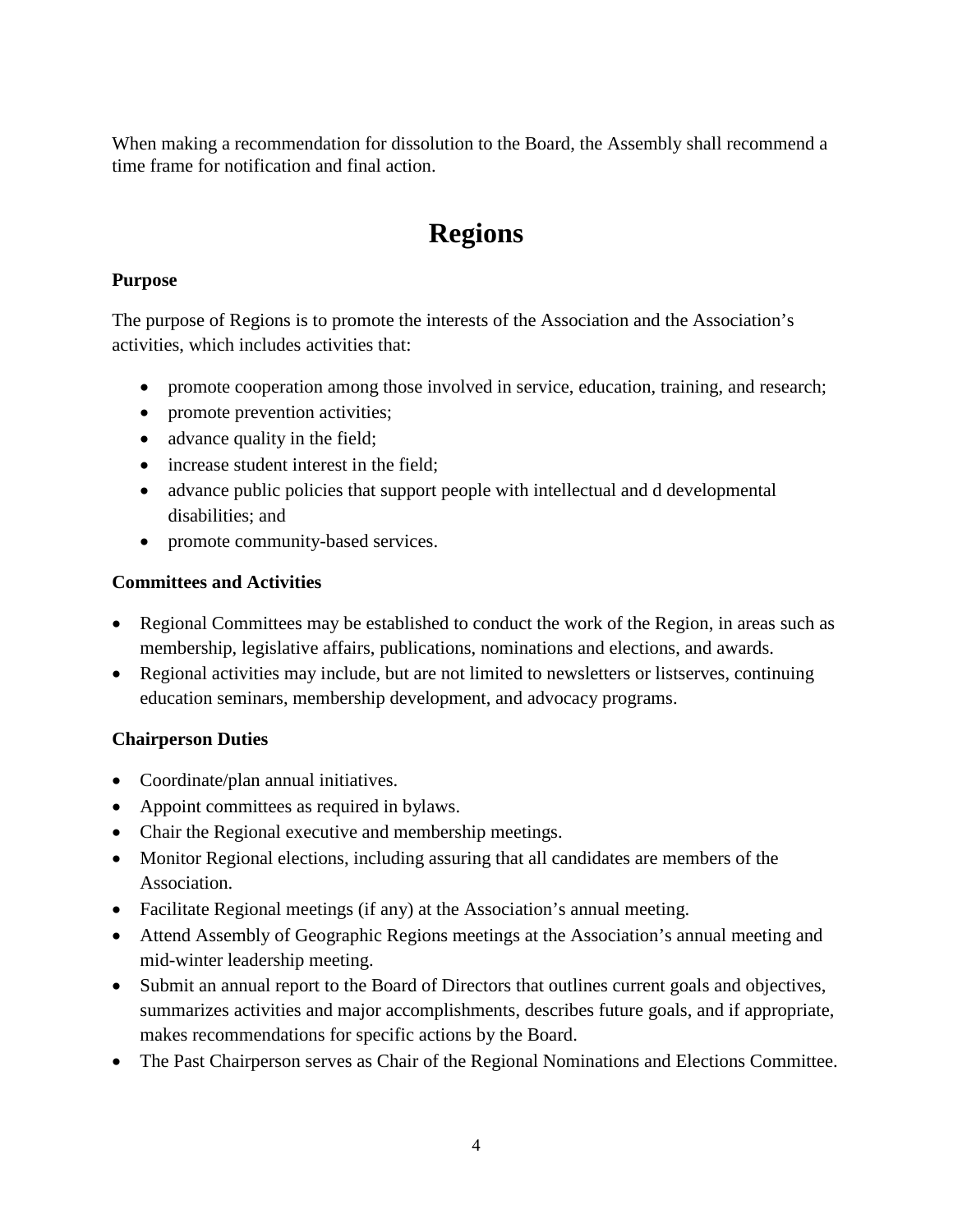# **Chapters**

#### **Purpose**

The purposes of Chapters are to promote the interests of the Association and the Association's activities, which includes activities that:

- promote cooperation among those involved in service, education, training, and research;
- promote prevention activities;
- advance quality in the field;
- increase student interest in the field;
- advance public policies that support people with intellectual and d developmental disabilities; and
- promote community-based services.

### **Chairperson Duties**

- Conduct the affairs of the Chapter.
- Represent the Chapter's interests at Regional Meetings.
- Coordinate/plan annual initiatives.
- Appoint committees as required in bylaws.
- Facilitate Chapter meeting (if any) at the Association's annual meeting.
- Attend Assembly of Geographic Regions meetings at the Association's annual meeting and mid-winter leadership meeting.
- Submit an annual report to the Board of Directors that outlines current goals and objectives, summarizes activities and major accomplishments, describes future goals, and if appropriate, makes recommendations for specific actions by the Board.

# **Elections**

## **Presidents and Chairs**

- Regional and Chapter Leaders are elected according to the bylaws of the Chapters and Regions.
- Only members of the component may vote for a candidate. Elections are typically managed by the Regional Nominations and Elections Committee.
- Leaders take office July 1 and end their terms on June 30.

## **Substitutes and Replacements**

If any of the Regional or Chapter Chairs are unable to fulfill their obligations, the Chair of the Assembly (Board Vice-President or President-Elect) will appoint a replacement based on the most recent election results.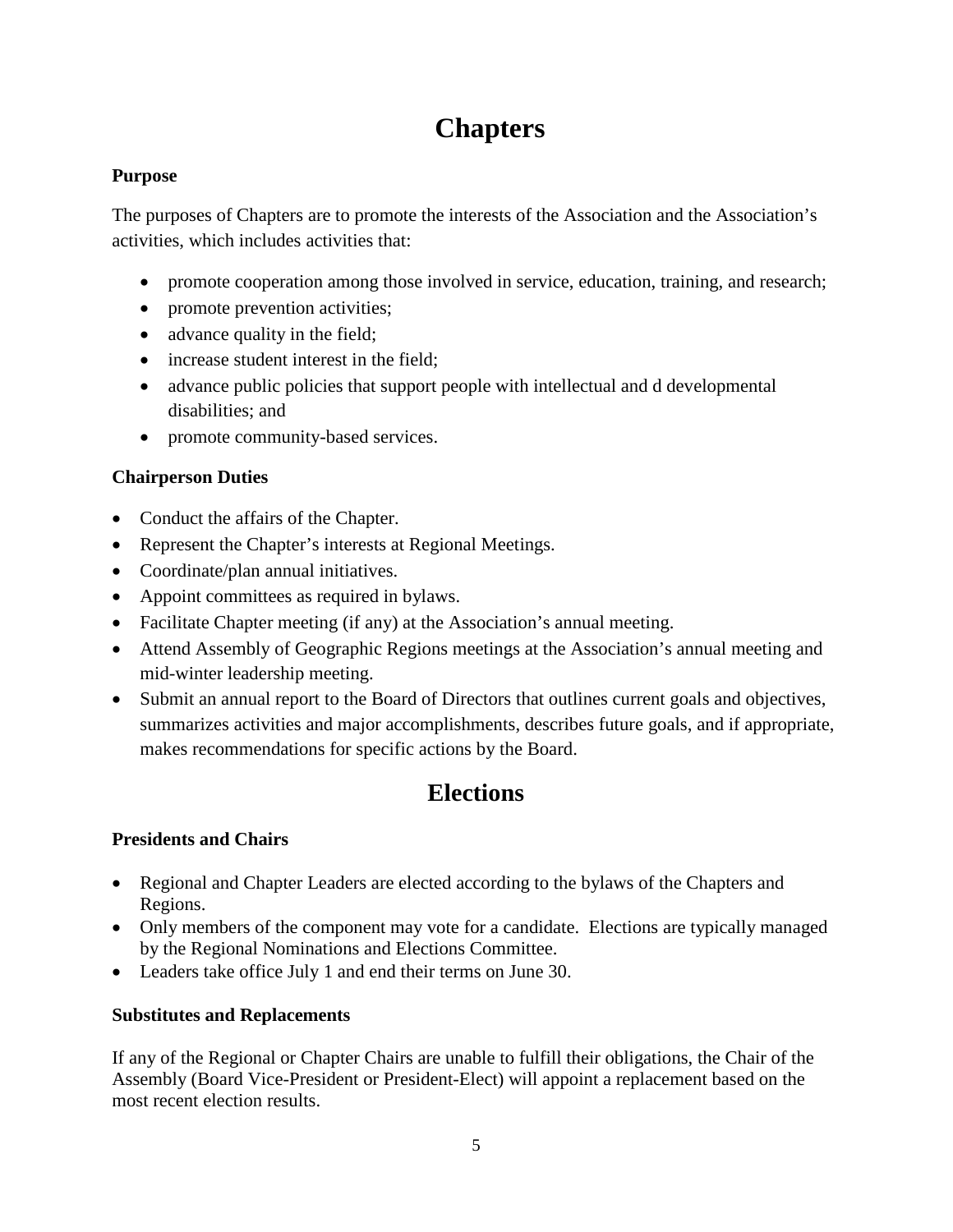#### **Speaker Pro Tem of the Assembly**

A Speaker Pro Tem of the Assembly shall be elected annually by the members of the Assembly by secret ballot and by a majority vote.

## **The Assembly**

# **Duties of the Speaker Pro Tem**

- Assist the Vice-President/President-Elect develop meeting agendas.
- Assure that Regional and Chapter meetings (if any) are scheduled during the AAIDD annual meeting.
- Review and approve minutes from Assembly meetings before distribution.
- Assist the Vice-President/President-Elect in orienting new members of the Assembly.
- Communicate with Regional leaders to promote a strong working relationship.

## **Conference Duties of the Board Vice-President or President-Elect**

The responsibility for leadership of the Conference will alternate between the President-Elect and Vice-President every two years—that is, the individual elected Vice-President will work with either the Conference or Assembly for the two-year period prior to becoming President of the Board.

- 1. Serve as Chair of the Assembly of Geographic Regions.
- 2. Work with the President/Chair of the Chair of Professional Interests in preparing meeting agendas.
- 3. Assure that the Assembly meetings are scheduled appropriately during the Association's annual meeting.
- 4. Report recommendations of the Assembly to the Board of Directors and communicate Board decisions to Assembly members as necessary.
- 5. Orient new incoming Regional and Chapter Chairs, including supplying them with the Leadership Manual.

## **Meetings of the Assembly**

- The meetings of the Assembly shall be scheduled at the Association's annual meeting, midwinter business meeting, and others as called.
- Meeting agendas will be developed by the Vice-President/President-Elect with input from the Speaker Pro Tem; the agendas will be delivered to Assembly members by the AAIDD office staff at least 2 weeks prior to the meetings.
- The meetings will be chaired by the Vice-President/President-Elect with assistance from the Speaker Pro Tem.